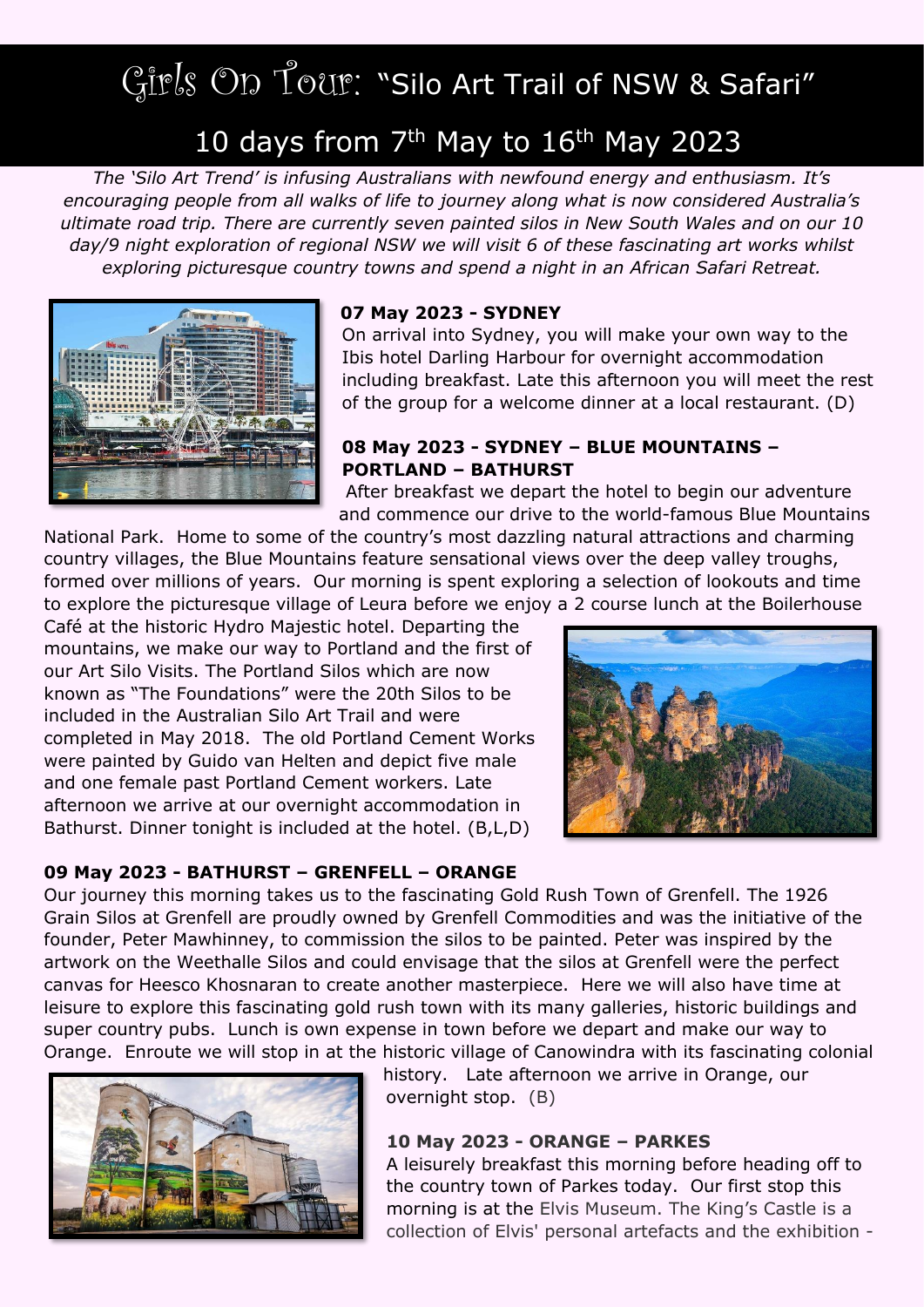"Walk A Mile In My Shoes - A Day in the life of Elvis Presley". This interactive exhibit is designed to try and bring to you some of the highs and lows that Elvis Presley encountered throughout his life and career. As you experience the new audio-visual journey, you will see genuine artefacts from Elvis' homes and items he wore or used on stage. We have time to purchase lunch at your leisure in town before our afternoon visit to the Parkes Observatory which hosts the 64-metre Parkes radio telescope, one of the telescopes comprising CSIRO's Australia Telescope National Facility. An icon of Australian science, the Parkes radio telescope has been in operation since 1961 and continues to be at the forefront of astronomical discovery thanks to regular upgrades. Astronomers from across Australia and around the world utilise the Parkes radio telescope to

undertake world-class astronomical science. Affectionately known as 'the Dish', the telescope operates 24 hours a day, every day of the year. Time to visit the 3D theatre before returning to town and our accommodation. (B)

#### **11 May 2023 - PARKES –WESTERN PLAINS TARONGA ZOO**

After breakfast in the hotel, our early departure



allows us to spend most of our day at the fabulous Western Plains Zoo. On arrival, there is time to explore the Zoo and its range of exhibits via Electronic Golf Carts. The Zoo is home to hundreds of rare and endangered animals including giraffes, rhinos, elephants and big cats. Daily keeper activities (included in zoo entry) deliver magical experiences you will never forget. You will have time also to purchase lunch at leisure at the Zoo's Café. Touring of the zoo is in our tour vehicle. Guests can choose to hire the electric carts and self tour if they wish at own expense.



Departing from the Zoo mid-afternoon, it's a short drive to our accommodation for the evening where you will experience a slice of Africa without leaving Australia! The Zoofari Lodge is positioned right beside a stunning savannah, home to giraffes, rhinos, zebra and antelope and offers an unrivalled in-zoo safari experience with accommodation in unique lodges. On arrival time to relax and enjoy the views from your luxury tents. This evening includes dinner at the Lodge Dining Room followed by an

evening Spotlight Tour with a Zoo Ranger. (B,D)

#### **12 May 2023 - WESTERN PLAINS ZOO – DUNEDOO – MERRIWA - TAMWORTH**

Set your alarm or just rely on the Zoo's wildlife alarm to wake you in the morning! We will set off early for a guided morning Tour at the Zoo, followed by breakfast. Checking out of the lodge we commence our drive to Tamworth. The first stop of our morning is the picturesque town of Dunnedoo by the Talbragar River. The Dunedoo Silo side one and two have been painted by Peter Mortimore over three months during July August and September of 2020. Depicted on the side silo is Winx, a retired champion Australian thoroughbred racehorse and her famous rider Hugh Bowman, who was born in Dunedoo. Also featured is Chris Waller, Winx's trainer, whom without this very famous horse may not have been the true champion that she was. Side two silo displays the local fauna and flora. Our next stop is in the small town of Merriwa. Surrounded by fertile countryside the town flourished as an agricultural area after its settlement in 1839. There are many fine examples of colonial architecture in its homesteads, courthouses, police stations and churches. Merriwa is also home to the first ever painted Graincorp Silo in NSW. The mural depicts an image of a sheep wearing red socks in a canola field. We spend time here to enjoy the art and perhaps find the answer as to why the sheep are wearing red socks! Stopping enroute for lunch (at own expense), our journey then takes us to the country